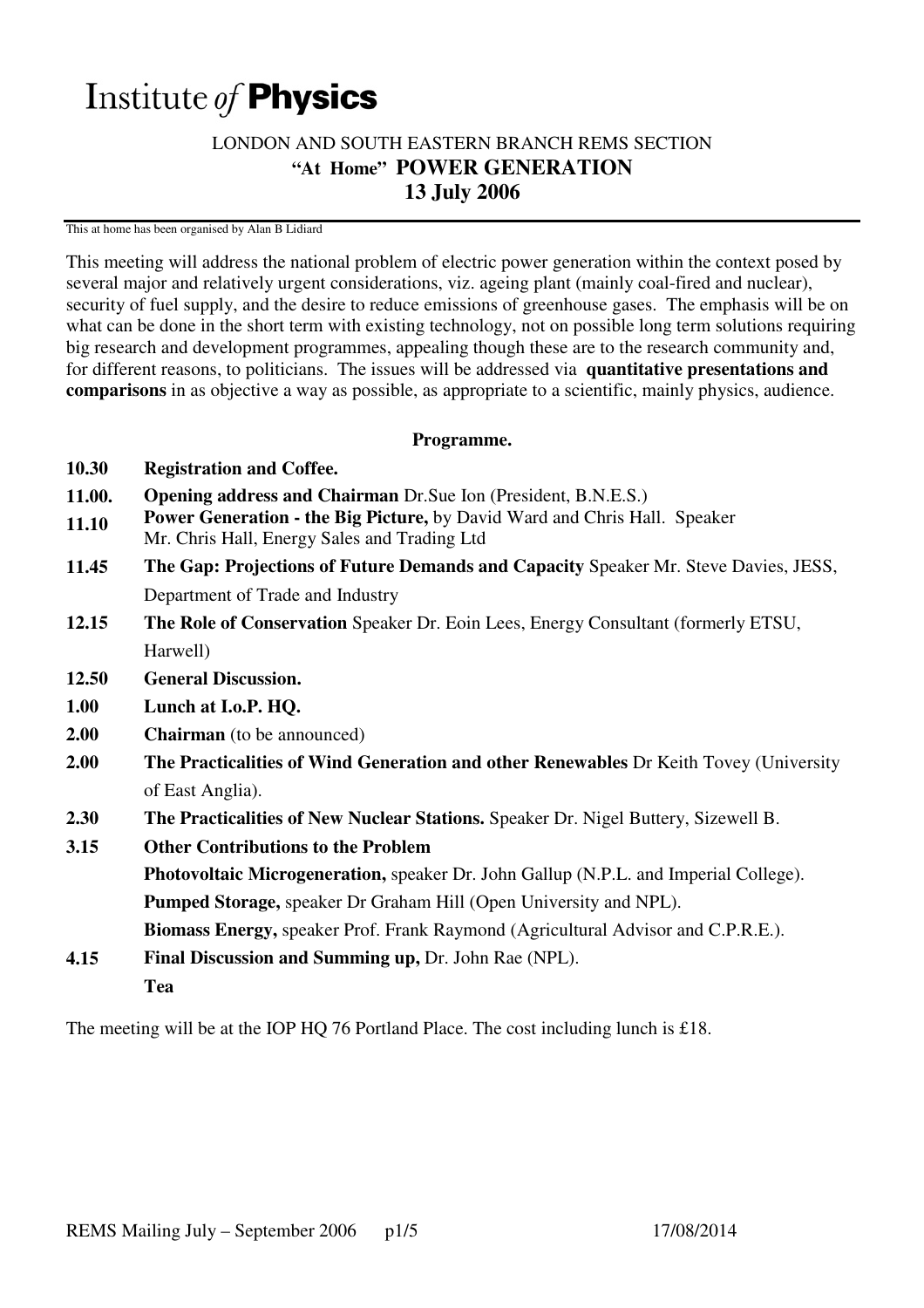## **Abstracts and Biographies for REMS Meeting on 13thJuly 2006**

## **Chair Dr Sue Ion**

#### **Sue Ion.**

Sue Ion received her Ph.D. from Imperial College for research in materials science, before joining B.N.F.L., where she is currently Executive Director of Technology. She is well known for her work on the nuclear fuel cycle and in 1993 received the Hinton Medal of the Institution of Nuclear Engineers for her outstanding contributions to nuclear engineering. She is a Fellow of the Royal Academy of Engineering and a Fellow of other learned societies including the Institute of Physics. She is currently President of the British Nuclear Energy Society.She was awarded the OBE in 2002 for services to the nuclear industry. She advises a number of industrial and governmental bodies including the U.K. Council for Science and Technology.

## **Power Generation - the Big Picture By Chris Hall**

## **Abstract**

The paper will attempt to give an overall introduction to the day's proceedings.It will present a brief history of power generation in the UK up to the present day. It will describe the current structure of the electrical power system, both physical and commercial, and explain the implications. It will outline the changes in the sources of energy for power generation, and the changes in prices in the recent past. Finally it will summarise the general characteristics, and the advantages or disadvantages, of the existing and potential sources of generation.

## **Chris Hall.**

Chris Hall is a consultant, working for Energy Sales and Trading Limited (ESTL). ESTL's main business is to trade electricity in the wholesale market on behalf of the Magnox nuclear power stations that now belong to the UK Nuclear Decommissioning Authority. Chris has also been providing energy market advice to the team within British Nuclear Fuels (BNFL) that has been examining the steps needed to keep the UK's nuclear skills and expertise alive. Chris Hall is a physicist by training, and started his career in 1984 as a research physicist with the Central Electricity Generating Board. He takes a great interest in economic issues, especially where they impinge on energy and environmental policy, and energy market behaviour.

# **The Gap: Projections of Capacity and Demand by S.R. Davies.**

## **Abstract**

This lecture will deal with the following aspect**s** of future electrical power demands and supply: (i) the role of Government in maintaining a secure energy supply, (ii) the outcome of the 2006 Energy Review an update on the process, (iii) the current generation mix, (iv) future demand and the longevity of existing generating capacity, (v) factors affecting this longevity. Finally, we address the question are we likely to see a gap between future demand and supply?

## **Steve Davies.**

Steve Davies is an Assistant Director in the DTI's Domestic Energy Directorate where he works on the security of the UK's gas and electricity supply. He has worked for the DTI for 19 years since graduating from the then Middlesex Polytechnic with a BA (Hons.) in Business Studies, specialising in industrial relations legislation. He has worked in the Energy Directorate since March 2005. His most recent DTI posts before moving to Energy were in the Consumer and Competition Directorate where he worked on modernisation of the Competition Act 1998, and before that on international trade policy where his main focus was on EU-US trade disputes.

REMS Mailing July – September 2006 p2/5 17/08/2014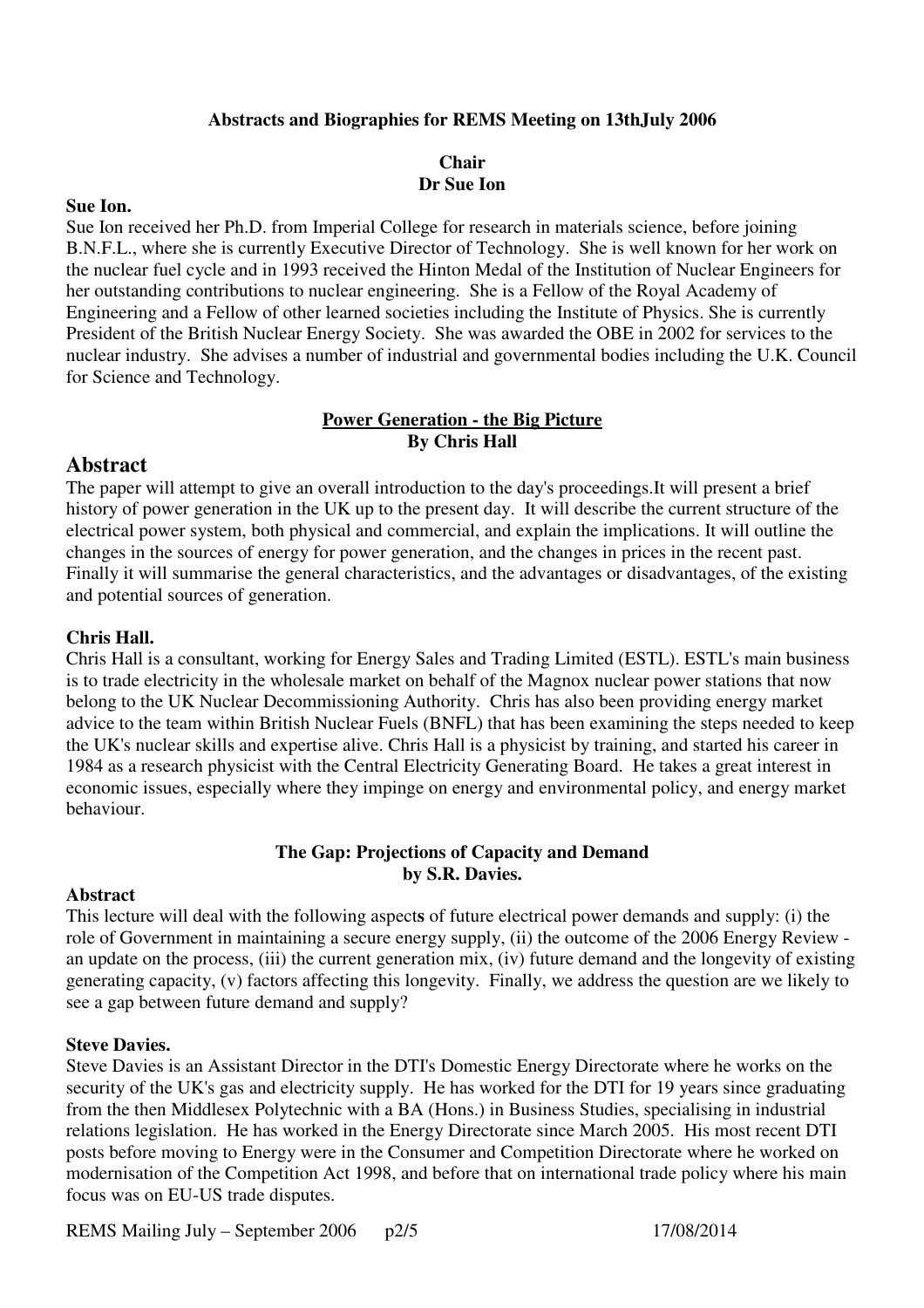# **The Role of Conservation: Time to Turn Down Energy Demand or Can Energy Saving Deliver? by Dr Eoin Lees**

# **Abstract**

Demand for electricity continues to grow despite considerable improvements in its end use efficiency. Given the historical perspective, what are the opportunities to save energy and what are the realistic prospects for achieving such energy savings? The speaker will draw on his 21 years experience of energy efficiency, initially in the industrial fields but latterly in the challenging and growing residential sector. For this sector, the extent to which technological solutions will be sufficient to turn down the overall demand for household electricity will also be explored.

## **Eoin Lees.**

A physicist by training, Eoin Lees has worked in sustainable energy for 21 years, particularly in the field of energy efficiency in households. Since 2003, he has been an independent consultant and worked with a wide range of clients including UK and overseas Governments, the EU, trade bodies and the private sector.

He was the founding Chief Executive of the Energy Saving Trust from 1993 to 2003 and built the organisation from 1 employee to 110 in that period. He also broadened its remit into greener road transport and into household and community renewable energy sources. Prior to that he was the Director of ETSU, which was then the UK Government's agency for research and promotion of energy efficiency, renewable energy sources, fuel cells and strategic energy studies.

He is founding chair of EDF Energy Trust, an independent charity to help customers of London Energy, Seeboard and SWEB who are in debt with their energy bills. He is a member of Ofgem's Environmental Advisory Group and a Board Member and vice-chair of the European Council for an Energy Efficient Economy.

# **The Practicalities of Wind Generation and other Renewables By Dr Keith Tovey**

# **Abstract**

This presentation will explore some social and technical aspects of wind generation. Experience gained from interaction with opponents of wind generation and how an initially negative response was turned into a positive one will be discussed. Some modelling on intermittency and the consequential carbon emissions associated with backup will be considered. In recent months, research on the performance of a large, 34 kW photo-voltaic array integrated into a building has been completed, and some of the results and lessons learnt will be shared in the presentation .

# **Dr N. Keith Tovey**

Keith Tovey read Mechanical Sciences at Corpus Christi College and followed this with a PhD in the Engineering Department at Cambridge. Initially his research interests included image analysis of soil microfabric and landslide hazards and he was seconded from the University of East Anglia to the Hong Kong Government where he dealt with no fewer than 199 landslides and was instrumental in establishing the Geotechnical Information Unit..

On return to the University of East Anglia in 1984, he became increasingly involved in energy related topics both in teaching and research and became a Reader in 1993. In 2003 he also took on the role of Energy Science Director of the CRed (Carbon Reduction), and in 2005, in addition, became the HSBC Director of Low Carbon Innovation at the University. He regularly advises Russian MPs and members of the Russian Energy Supply Industries on matters relating to the move towards a privatised electricity supply system. At present he is part of a team promoting the flagship project of a large carbon-neutral city in Dongtan, China.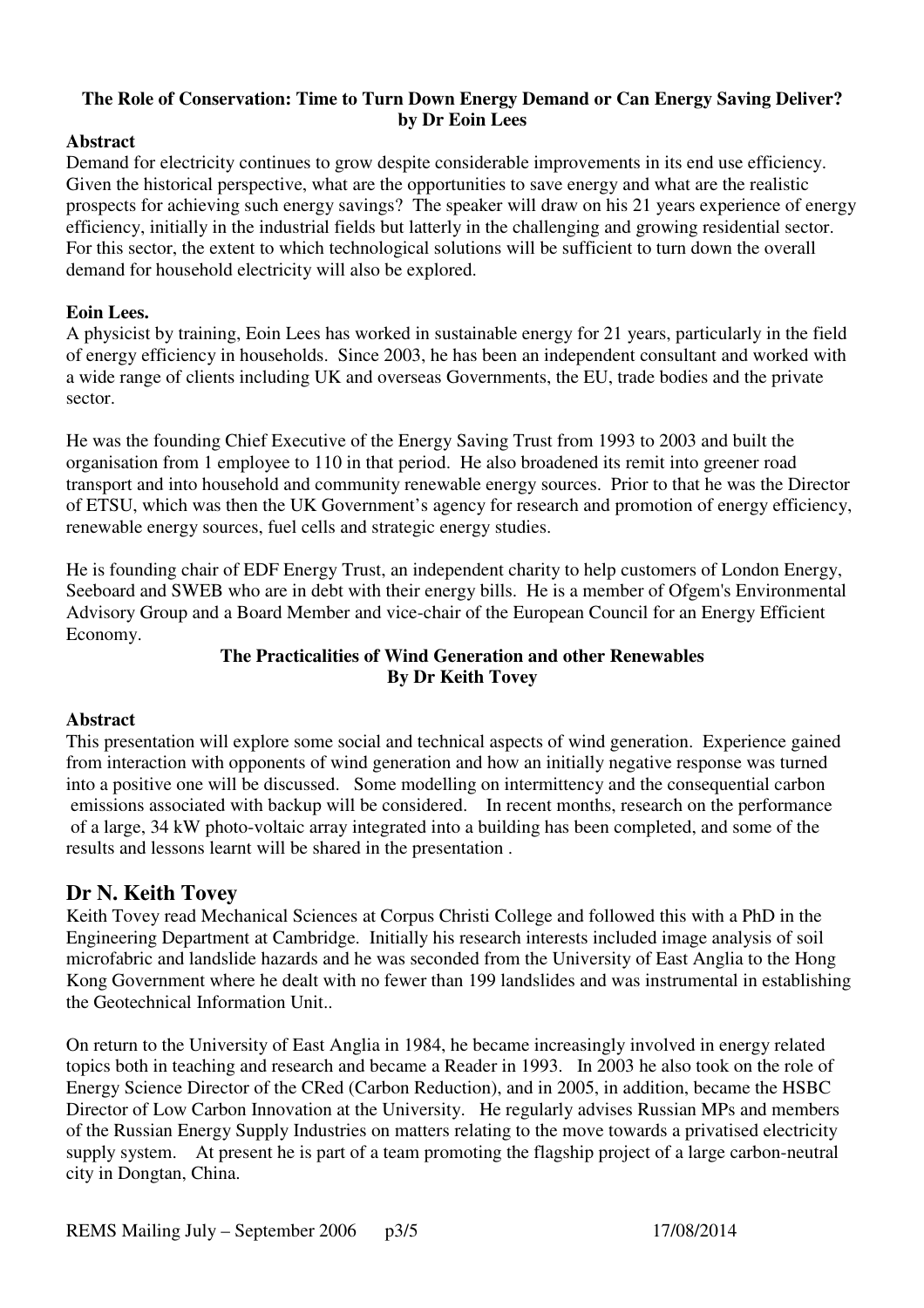## **The Practicalities of New Nuclear Stations by Nigel E. Buttery**

## **Abstract**

The following topics will be covered.

 (1) The reasons why the Sizewell B design meets current modern standards and so in theory could be replicated.

(2) The reasons why this is probably not feasible. Thus:

(a) although British Energy owns the design, the practicability of obtaining all the components is far from clear. A lot was invested in establishing UK manufacturing capability for Sizewell and the intended follow on plants, but much of this has been lost or superceded.

(b) the CEGB had a large in-house Architect-Engineering capability. For new nuclear build, operators would be looking for standardised plants supported by architect engineering services. Some of the economies would be expected to come from the application of advanced project management and construction techniques developed in parallel with the development of the designs.

(c) in the past UK safety requirements tended to be more onerous than those elsewhere so overseas designs required a lot of modification to be acceptable in the UK. (Sizewell B being an example of this process.) However since TMI and Chernobyl international standards for new plants have changed and are now probably close enough to make the replication of standard advanced designs like EPR an attractive possibility.

 (3) Some of the options, e.g. evolutionary advanced designs using extensions of existing technology and the more radical passive designs.

 (4) The issues associated with new build in terms of economics, licensing and construction risks and waste disposal.

# **Nigel Buttery.**

Having obtained his D. Phil. in Theoretical Physics from Oxford, he joined the C.E.G.B. Berkeley Nuclear Laboratories in 1974 where he worked on Fast Reactor Safety and Light Water Reactor Severe Accident Studies. He has since worked on safety, technical and licensing aspects of other reactor designs, but mainly Pressurised Water Reactors. He is currently Safety and Performance Manager at the Sizewell B Power Station.

# **Photovoltaic Microgeneration By Dr John Gallup**

# **Abstract**

This talk will describe his experience of installing and using a grid-connected microgeneration domestic photovoltaic system. It will outline the type of solar cells used, their intrinsic efficiency and the actual daily and seasonal variation attained in generated power. This is compared with seasonal consumption levels. Some tentative conclusions relating to the photovoltaic contribution to the wider UK power generation picture will also emerge.

# **John Gallop.**

He is as an experimental physicist, mainly in the area of superconducting electronics. More recently he has also been working in the field of nanoscience, focussing on carbon nanotubes, NEMS and Raman microscopy. After 35 years full-time at NPL he now divides his research activity between NPL and Imperial College.

# **Pumped Storage of Energy by Graham J. Hill**

# **Abstract**

Wind power is notoriously unpredictable; it might therefore be advantageous to have means of storing the energy produced. This talk looks at the UK's largest pumped storage scheme [Dinorwig] and considers its present role in Îpeak-lopping and frequency maintenance. A new US pumped storage [the LEAPS venture in California] is outlined to demonstrate that the concept has relevance in a privatised system. The problems of integration of wind power into the grid are then considered and the potential role of pumped storage, if wind power is to produce more than 15-20% of our electricity, is discussed.